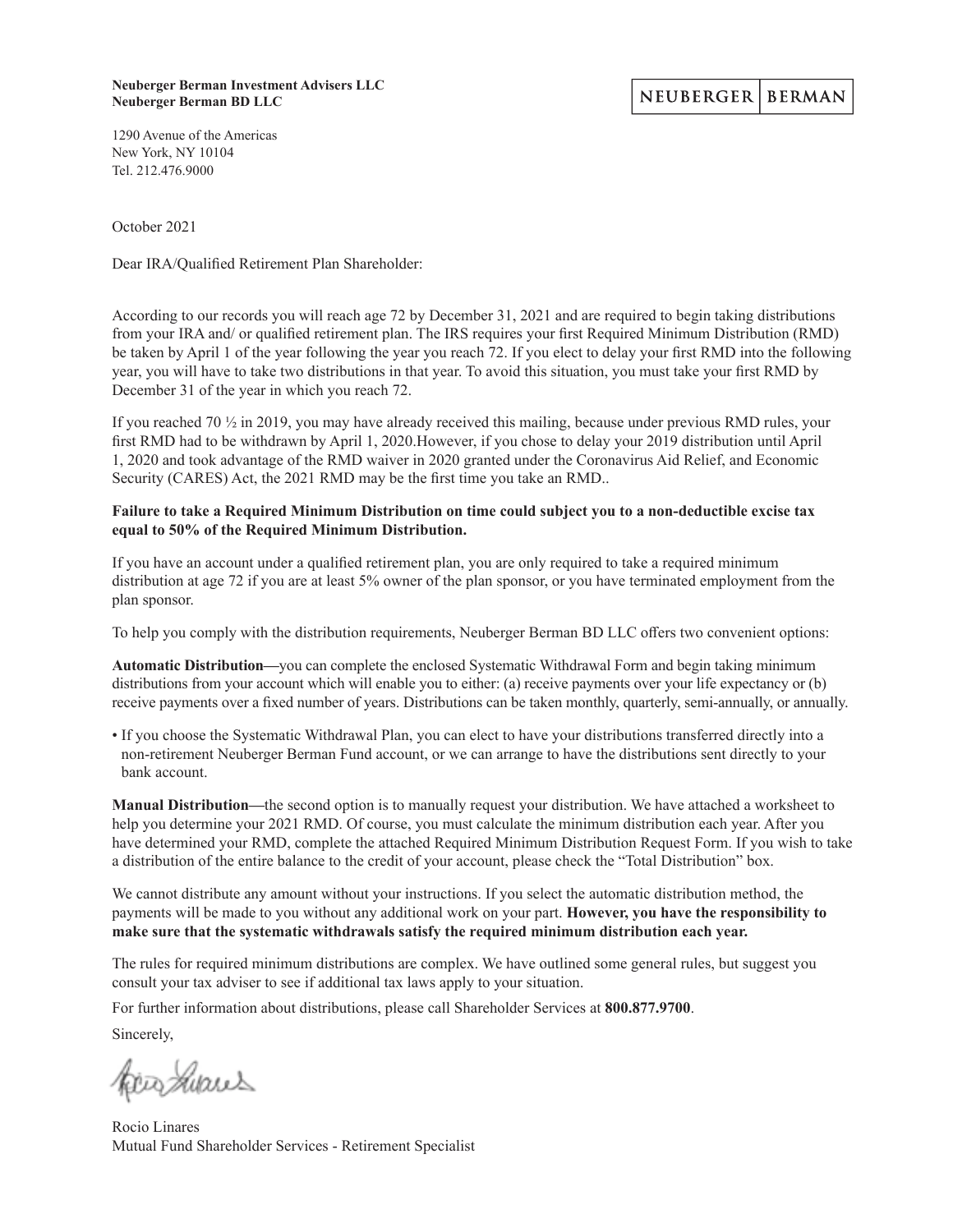# **UNIFORM LIFE EXPECTANCY TABLE**

| <b>AGE AS OF</b><br><b>DECEMBER 31</b><br><b>IN YEAR OF</b><br><b>DISTRIBUTION</b> | life<br><b>EXPECTANCY</b><br><b>FACTOR</b> |
|------------------------------------------------------------------------------------|--------------------------------------------|
| 72                                                                                 | 25.6                                       |
| 73                                                                                 | 24.7                                       |
| 74                                                                                 | 23.8                                       |
| 75                                                                                 | 22.9                                       |
| 76                                                                                 | 22.0                                       |
| 77                                                                                 | 21.2                                       |
| 78                                                                                 | 20.3                                       |
| 79                                                                                 | 19.5                                       |
| 80                                                                                 | 18.7                                       |
| 81                                                                                 | 17.9                                       |
| 82                                                                                 | 17.1                                       |
| 83                                                                                 | 16.3                                       |
| 84                                                                                 | 15.5                                       |
| 85                                                                                 | 14.8                                       |
| 86                                                                                 | 14.1                                       |
| 87                                                                                 | 13.4                                       |
| 88                                                                                 | 12.7                                       |
| 89                                                                                 | 12.0                                       |
| 90                                                                                 | 11.4                                       |
| 91                                                                                 | 10.8                                       |
| 92                                                                                 | 10.2                                       |
| 93                                                                                 | 9.6                                        |
| 94                                                                                 | 9.1                                        |
| 95                                                                                 | 8.6                                        |

**NOTE:** If your spouse is your sole primary beneficiary **and** is more than 10 years younger than you are, please call Neuberger Berman Shareholder Services at 800.877.9700 for the appropriate life expectancy factor.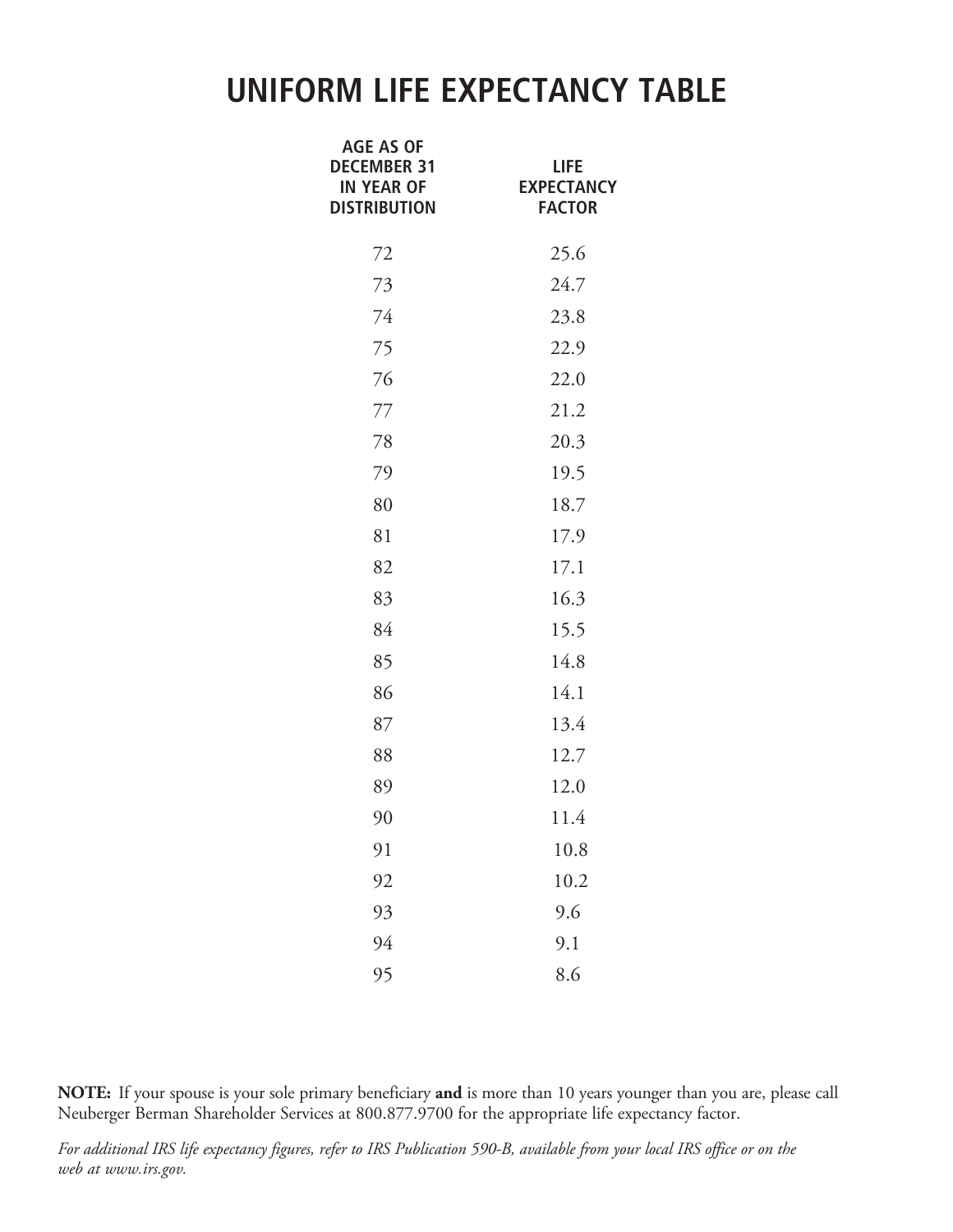# **Required Minimum Distribution Request Form**

| PLEASE PRINT CLEARLY                                                                                                                                                                                                          |                                                                                                                                                                                                                                                                                                  |  |  |
|-------------------------------------------------------------------------------------------------------------------------------------------------------------------------------------------------------------------------------|--------------------------------------------------------------------------------------------------------------------------------------------------------------------------------------------------------------------------------------------------------------------------------------------------|--|--|
| Name experience and the second service of the service of the service of the service of the service of the service of the service of the service of the service of the service of the service of the service of the service of | Date of Birth New York Changes and State Changes and State Changes and State Changes and State Changes and State Changes and State Changes and State Changes and State Changes and State Changes and State Changes and State C                                                                   |  |  |
|                                                                                                                                                                                                                               |                                                                                                                                                                                                                                                                                                  |  |  |
|                                                                                                                                                                                                                               |                                                                                                                                                                                                                                                                                                  |  |  |
|                                                                                                                                                                                                                               |                                                                                                                                                                                                                                                                                                  |  |  |
| <b>MANUAL DISTRIBUTION AMOUNT</b>                                                                                                                                                                                             |                                                                                                                                                                                                                                                                                                  |  |  |
|                                                                                                                                                                                                                               | Please Specify Amount \$                                                                                                                                                                                                                                                                         |  |  |
| <b>TAX WITHHOLDING NOTICE</b>                                                                                                                                                                                                 |                                                                                                                                                                                                                                                                                                  |  |  |
| <b>FOR IRA SHAREHOLDERS:</b>                                                                                                                                                                                                  | $\mathbf{r}$ and $\mathbf{r}$ and $\mathbf{r}$ and $\mathbf{r}$ and $\mathbf{r}$ and $\mathbf{r}$ and $\mathbf{r}$ and $\mathbf{r}$ and $\mathbf{r}$ and $\mathbf{r}$ and $\mathbf{r}$ and $\mathbf{r}$ and $\mathbf{r}$ and $\mathbf{r}$ and $\mathbf{r}$ and $\mathbf{r}$ and $\mathbf{r}$ and |  |  |

Your IRA distributions are subject to federal income tax withholding at the rate of 10% unless you elect not to have withholding apply. Withholding will apply to the entire amount of your distribution even if you have made nondeductible contributions. You may elect not to have withholding apply to your distribution by checking the first box below. If you wish to have more than 10% withheld, please make your request in the space provided.

- $\Box$  I do not want to have federal income tax withheld from my distributions.
- $\Box$  I do want to have federal income tax withheld from my distributions at a rate of  $\Box$ (must be 10% or more)

### **FOR QUALIFIED RETIREMENT PLAN SHAREHOLDERS:**

The IRS mandates that distributions from Qualified Retirement Plans be withheld at the rate of 20% unless distributions are made based on your life expectancy or the joint life expectancy of you and your beneficiary or for a fixed number of years of 10 or more. Any amounts withdrawn that are in excess of your required minimum distribution are subject to 20% withholding.

#### **Mandatory State Withholding** *May* **Apply (for both IRAs and Qualified Retirement Plans).** If state withholding applies, it will be calculated based on your state's applicable withholding requirements. Please

consult your tax or financial adviser for your state's income tax withholding requirements.

 $Signature \_\_$ 

- A signature guarantee is required if:
- 1. Checks are to be sent to a name and/or address other than the name and address of record. OR
- 2. Payments are to be made to a third party.

### **SIGNATURE GUARANTEE**

**STAMP/2000 MEDALLION SIGNATURE GUARANTEE (If necessary)** If your distribution requires a medallion signature guarantee, you may obtain a medallion signature guarantee from most banks, stockbrokers and dealers, credit unions and other financial institutions, but not from a notary public. Please ensure that you obtain the stamp with a sufficient surety limit.

Please return this completed and signed Distribution Request Form in the enclosed envelope to: **Neuberger Berman Investment Funds P.O. Box 219189 Kansas City, MO 64121**